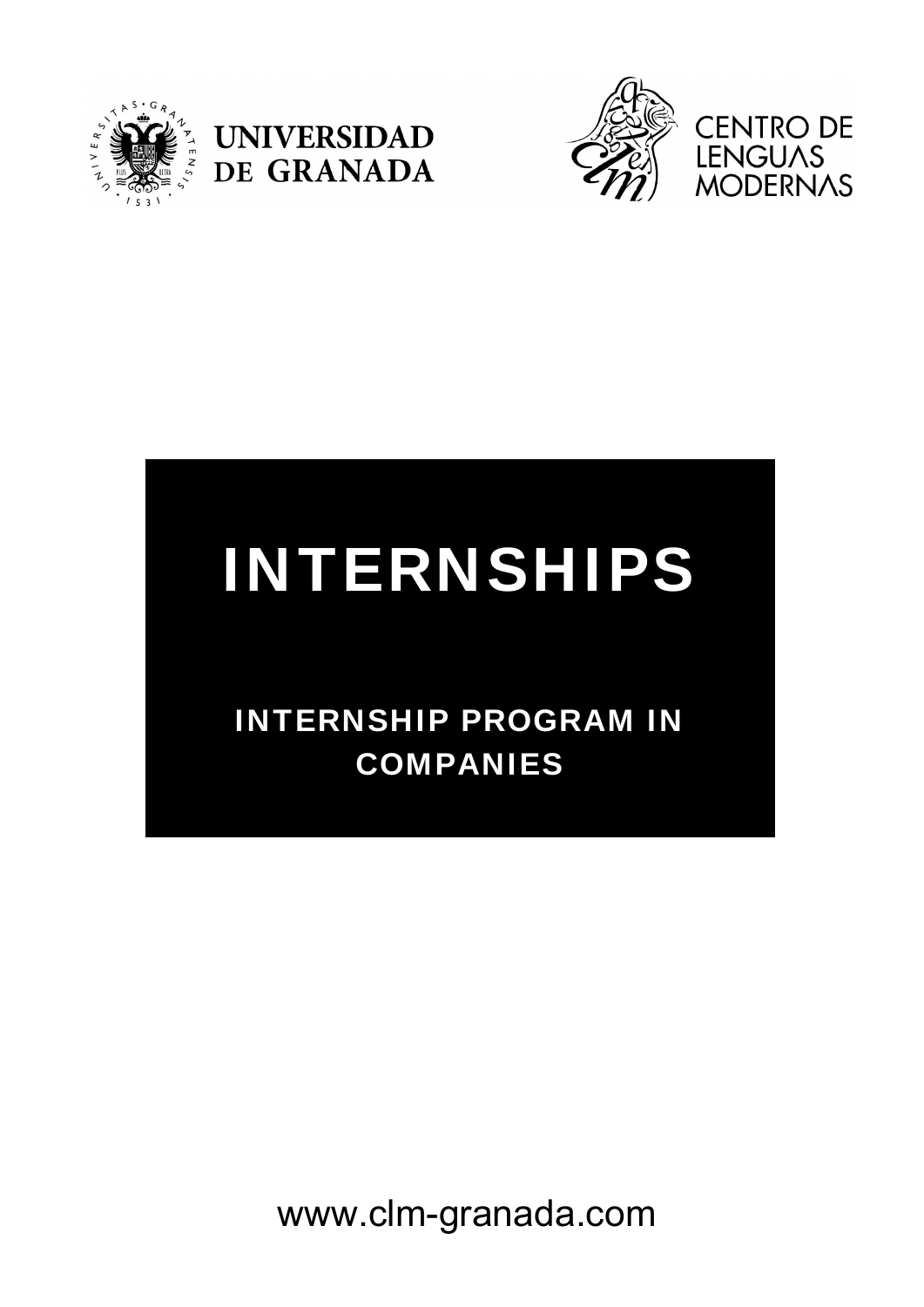### **INTERNSHIP PROGRAM IN COMPANIES**

#### **General description**

Students are expected to:

- Reflect on which elements define the corporate culture of a multinational company, and all the areas that form part of it.
- Reflect on the corporate world and the role of companies in society. Learn about the origin of corporations, their evolution and objectives. Also take a look at the obligations and corporate social responsibility of a company as an institution at the service of society.
- Establish which areas in a multinational company need vigilance so as to prevent potential cultural clashes.
- Learn about some of the key components of Spanish corporate culture and establish what aspects differ from the corporate culture in the students' own country.
- Develop strategies to successfully interact with native speakers in conflicts arising in the workplace
- Broaden their vocabulary of terms used in the business world and express themselves with a better grasp of the jargon used in the workplace and the labour market.
- Widen their knowledge of what elements and stages need to be considered when facing a job interview.

#### **Content**

INTRODUCTION: Zara**:** corporate culture in Spain and internationalization

- 1.- CORPORATIVE CULTURE IN SPAIN:
- 1.1.- Communication style, leadership and status in Spain.
- 2.- INTERCULTURAL COMPETITION**:**
- 2.1.- Resolution and mediation in labour disputes: management styles.
- 2.2.- Emotions and neutrality in the workplace.
- 3.- BASIC NOTIONS**:**
- 3.1.- Grammatical competence, lexical competence.
- 3.2.- Grammatical competence, lexical competence.
- 3.3.- Grammatical competence, lexical competence.

4.- THE BUSINESS WORLD**:** In this module aspects related to the business world will be dealt with as well as Hispanic corporative culture such as a job interview, job satisfaction, the corporation as a social institution, etc.

#### **Assessment**

The grade obtained in the written project

#### **Bibliography**

AGUIRRE, Blanca y HERNÁNDEZ, Consuelo (Ed. 1991): *Curso de español comercial.* Madrid: SGEL.

AGUIRRE, Blanca y HERNANDEZ, Consuelo (Ed.1992): *El lenguaje administrativo y comercial.* Madrid: SGEL.